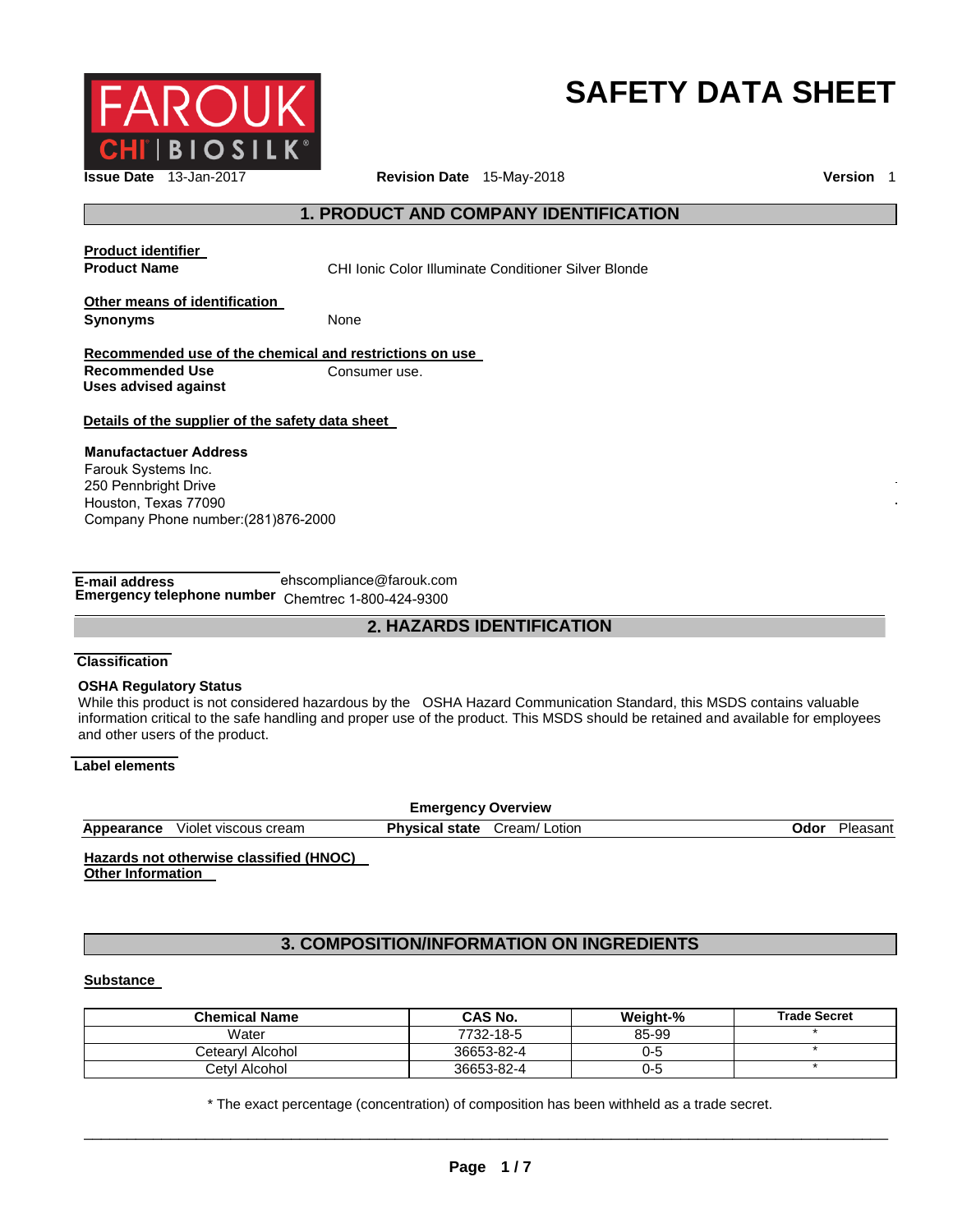# **4. FIRST AID MEASURES**

\_\_\_\_\_\_\_\_\_\_\_\_\_\_\_\_\_\_\_\_\_\_\_\_\_\_\_\_\_\_\_\_\_\_\_\_\_\_\_\_\_\_\_\_\_\_\_\_\_\_\_\_\_\_\_\_\_\_\_\_\_\_\_\_\_\_\_\_\_\_\_\_\_\_\_\_\_\_\_\_\_\_\_\_\_\_\_\_\_\_\_\_\_

#### **First aid measures**

| Eye contact                                                                | Rinse thoroughly with plenty of water for at least 15 minutes, lifting lower and upper eyelids.<br>If discomfort of irritation persists, seek medical attention. |  |
|----------------------------------------------------------------------------|------------------------------------------------------------------------------------------------------------------------------------------------------------------|--|
| <b>Skin Contact</b>                                                        | Wash skin with soap and water.                                                                                                                                   |  |
| <b>Inhalation</b>                                                          | Remove to fresh air.                                                                                                                                             |  |
| Ingestion                                                                  | Clean mouth with water and drink afterwards plenty of water.                                                                                                     |  |
| Most important symptoms and effects, both acute and delayed                |                                                                                                                                                                  |  |
| <b>Symptoms</b>                                                            |                                                                                                                                                                  |  |
| Indication of any immediate medical attention and special treatment needed |                                                                                                                                                                  |  |
| Note to physicians                                                         | Treat symptomatically.                                                                                                                                           |  |
| <b>5. FIRE-FIGHTING MEASURES</b>                                           |                                                                                                                                                                  |  |

## **Suitable extinguishing media**

Use extinguishing measures that are appropriate to local circumstances and the surrounding environment.

**Unsuitable extinguishing media** Caution: Use of water spray when fighting fire may be inefficient.

#### **Specific hazards arising from the chemical**

Fragrance.

**Explosion data Sensitivity to Mechanical Impact** None. **Sensitivity to Static Discharge None.** 

## **Protective equipment and precautions for firefighters**

As in any fire, wear self-contained breathing apparatus pressure-demand, MSHA/NIOSH (approved or equivalent) and full protective gear.

#### **Flash point**

#### **6. ACCIDENTAL RELEASE MEASURES**

#### **Personal precautions, protective equipment and emergency procedures**

**Personal precautions Ensure adequate ventilation, especially in confined areas.** 

#### **Environmental precautions**

**Environmental precautions** See Section 12 for additional ecological information.

#### **Methods and material for containment and cleaning up**

**Methods for containment** Prevent further leakage or spillage if safe to do so.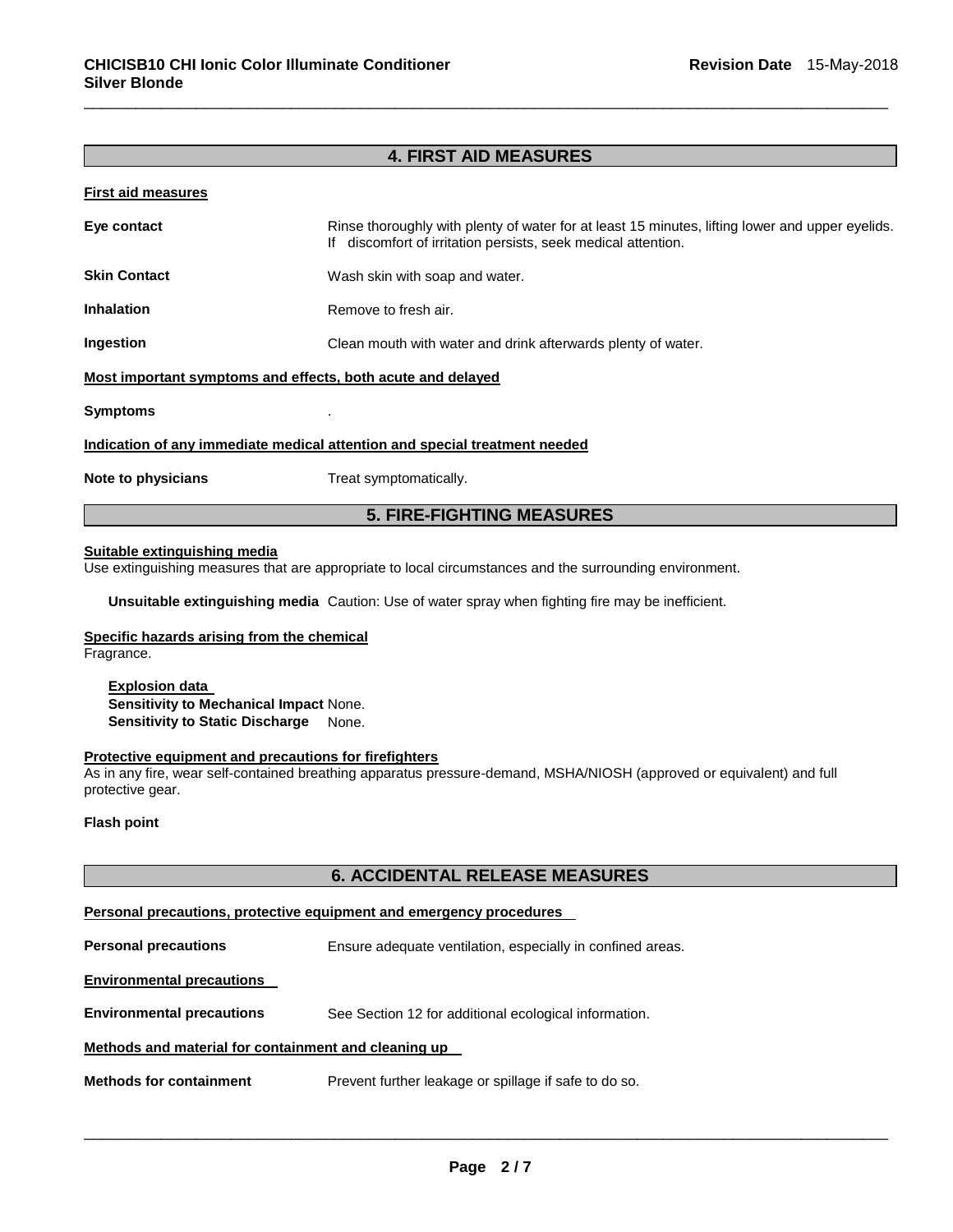| Methods for cleaning up                                               | Pick up and transfer to properly labeled containers.                                                                                                                                                                                                                                                                             |  |
|-----------------------------------------------------------------------|----------------------------------------------------------------------------------------------------------------------------------------------------------------------------------------------------------------------------------------------------------------------------------------------------------------------------------|--|
|                                                                       | 7. HANDLING AND STORAGE                                                                                                                                                                                                                                                                                                          |  |
| <b>Precautions for safe handling</b>                                  |                                                                                                                                                                                                                                                                                                                                  |  |
| Advice on safe handling                                               | Handle in accordance with good industrial hygiene and safety practice.                                                                                                                                                                                                                                                           |  |
| Conditions for safe storage, including any incompatibilities          |                                                                                                                                                                                                                                                                                                                                  |  |
| <b>Storage Conditions</b>                                             | Keep containers tightly closed in a dry, cool and well-ventilated place.                                                                                                                                                                                                                                                         |  |
| Incompatible materials                                                | None known based on information supplied.                                                                                                                                                                                                                                                                                        |  |
|                                                                       | 8. EXPOSURE CONTROLS/PERSONAL PROTECTION                                                                                                                                                                                                                                                                                         |  |
| <b>Control parameters</b>                                             |                                                                                                                                                                                                                                                                                                                                  |  |
| <b>Exposure Guidelines</b>                                            | This product, as supplied, does not contain any hazardous materials with occupational<br>exposure limits established by the region specific regulatory bodies.                                                                                                                                                                   |  |
| <b>Appropriate engineering controls</b>                               |                                                                                                                                                                                                                                                                                                                                  |  |
| <b>Engineering Controls</b>                                           | <b>Showers</b><br>Eyewash stations<br>Ventilation systems.                                                                                                                                                                                                                                                                       |  |
| Individual protection measures, such as personal protective equipment |                                                                                                                                                                                                                                                                                                                                  |  |
| <b>Eye/face protection</b>                                            | No special technical protective measures are necessary.                                                                                                                                                                                                                                                                          |  |
| Skin and body protection                                              | No special technical protective measures are necessary.                                                                                                                                                                                                                                                                          |  |
| <b>Respiratory protection</b>                                         | If exposure limits are exceeded or irritation is experienced, NIOSH/MSHA approved<br>respiratory protection should be worn. Positive-pressure supplied air respirators may be<br>required for high airborne contaminant concentrations. Respiratory protection must be<br>provided in accordance with current local regulations. |  |
| <b>General Hygiene Considerations</b>                                 | Handle in accordance with good industrial hygiene and safety practice.                                                                                                                                                                                                                                                           |  |
| 9. PHYSICAL AND CHEMICAL PROPERTIES                                   |                                                                                                                                                                                                                                                                                                                                  |  |
| $\sim$ $\sim$                                                         |                                                                                                                                                                                                                                                                                                                                  |  |

\_\_\_\_\_\_\_\_\_\_\_\_\_\_\_\_\_\_\_\_\_\_\_\_\_\_\_\_\_\_\_\_\_\_\_\_\_\_\_\_\_\_\_\_\_\_\_\_\_\_\_\_\_\_\_\_\_\_\_\_\_\_\_\_\_\_\_\_\_\_\_\_\_\_\_\_\_\_\_\_\_\_\_\_\_\_\_\_\_\_\_\_\_

**Information on basic physical and chemical properties**

| <b>Physical state</b><br>Appearance<br>Color                                                                                                                                                                                                                                       | Cream/Lotion<br>Violet viscous cream<br>violet | Odor<br><b>Odor threshold</b> | Pleasant<br>Not Applicable |
|------------------------------------------------------------------------------------------------------------------------------------------------------------------------------------------------------------------------------------------------------------------------------------|------------------------------------------------|-------------------------------|----------------------------|
| <b>Property</b><br>pH<br>Melting point/freezing point<br>Boiling point / boiling range<br><b>Flash point</b><br><b>Evaporation rate</b><br>Flammability (solid, gas)<br><b>Flammability Limit in Air</b><br>Upper flammability limit<br>Lower flammability limit<br>Vapor pressure | <b>Values</b><br>$3.4 - 4.0$                   | • Method<br><b>Remarks</b>    |                            |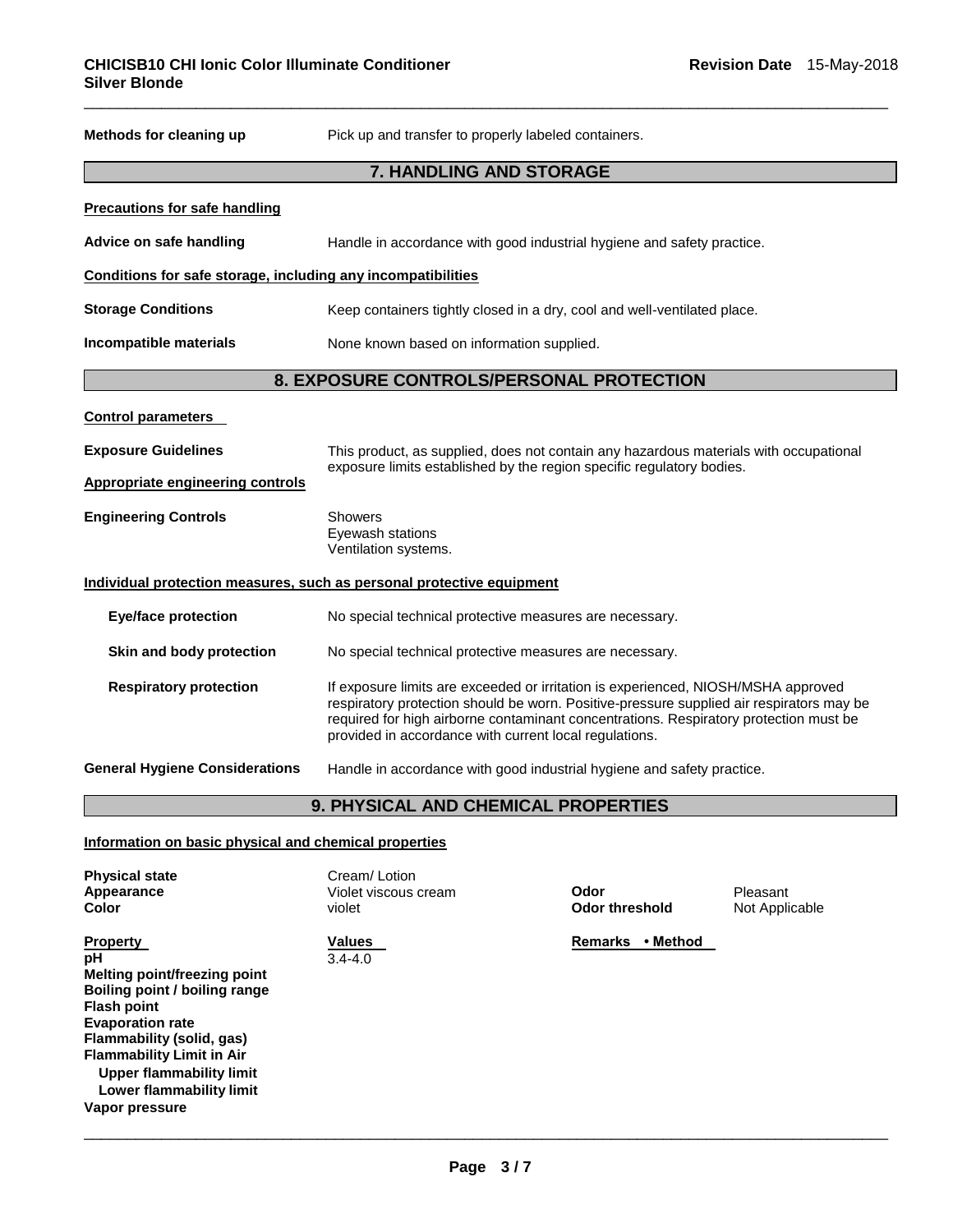**Decomposition temperature** 

**Dynamic viscosity** 2500-3500

**Viscosity** 

**Vapor density Relative density Water solubility Solubility in other solvents Partition coefficient Autoignition temperature Explosive properties Not an explosive Oxidizing properties Not Applicable Oxidizing properties** 

#### **Other Information**

**Softening point Molecular weight VOC Content (%)** None **Density Bulk density** 

# **10. STABILITY AND REACTIVITY**

\_\_\_\_\_\_\_\_\_\_\_\_\_\_\_\_\_\_\_\_\_\_\_\_\_\_\_\_\_\_\_\_\_\_\_\_\_\_\_\_\_\_\_\_\_\_\_\_\_\_\_\_\_\_\_\_\_\_\_\_\_\_\_\_\_\_\_\_\_\_\_\_\_\_\_\_\_\_\_\_\_\_\_\_\_\_\_\_\_\_\_\_\_

#### **Reactivity**  No data available

#### **Chemical stability**

Stable under recommended storage conditions.

#### **Possibility of Hazardous Reactions**

None under normal processing.

#### **Conditions to avoid**

Extremes of temperature and direct sunlight.

#### **Incompatible materials**

None known based on information supplied.

#### **Hazardous Decomposition Products**

None known based on information supplied.

## **11. TOXICOLOGICAL INFORMATION**

## **Information on likely routes of exposure**

| Chamical Namo              | $O(1)$ DEO         |
|----------------------------|--------------------|
| <b>Ingestion</b>           | No data available. |
| <b>Skin Contact</b>        | No data available. |
| Eye contact                | No data available. |
| <b>Inhalation</b>          | No data available. |
| <b>Product Information</b> | No data available  |

| Chemica<br>Name | -D50<br>วraเ                                 | .D50 | $\sim$ ra<br>ucJ.<br>----- |
|-----------------|----------------------------------------------|------|----------------------------|
| Water           | $\sim$<br>Rat<br>mL/ka<br>$\sim$<br>w<br>. . |      |                            |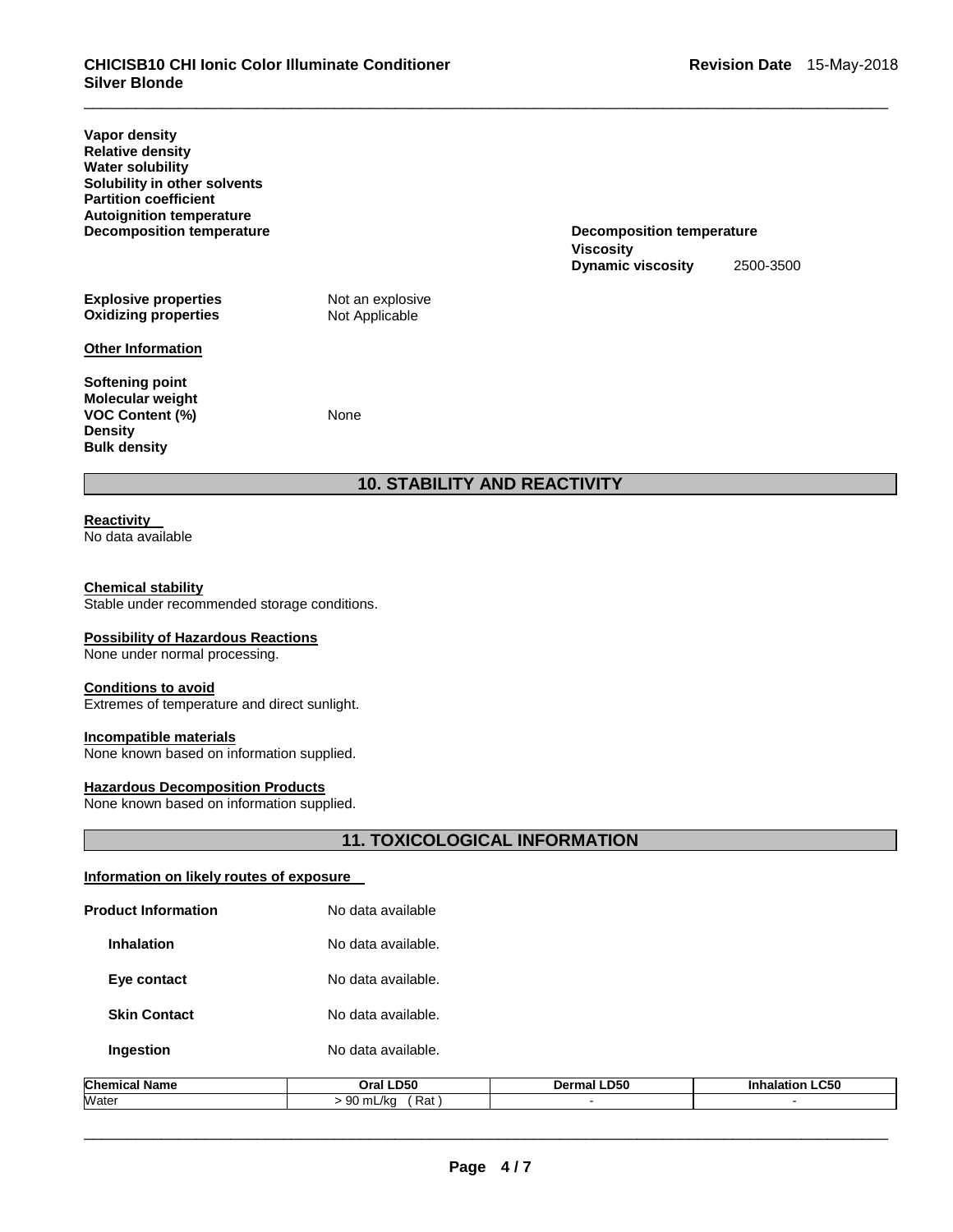| 7732-18-5        |            |              |  |
|------------------|------------|--------------|--|
| Cetearyl Alcohol | (Rat)      | (Rabbit)     |  |
| 36653-82-4       | = 5 g/kg   | > 2600 mg/kg |  |
| Cetyl Alcohol    | (Rat)      | (Rabbit)     |  |
| 36653-82-4       | $= 5$ g/kg | > 2600 mg/kg |  |

\_\_\_\_\_\_\_\_\_\_\_\_\_\_\_\_\_\_\_\_\_\_\_\_\_\_\_\_\_\_\_\_\_\_\_\_\_\_\_\_\_\_\_\_\_\_\_\_\_\_\_\_\_\_\_\_\_\_\_\_\_\_\_\_\_\_\_\_\_\_\_\_\_\_\_\_\_\_\_\_\_\_\_\_\_\_\_\_\_\_\_\_\_

#### **Information on toxicological effects**

**Symptoms** .

**Delayed and immediate effects as well as chronic effects from short and long-term exposure** 

| <b>Sensitization</b>            |  |
|---------------------------------|--|
| Germ cell mutagenicity          |  |
| Carcinogenicity                 |  |
| <b>Reproductive toxicity</b>    |  |
| <b>STOT - single exposure</b>   |  |
| <b>STOT - repeated exposure</b> |  |
| <b>Aspiration hazard</b>        |  |
|                                 |  |

**Numerical measures of toxicity - Product Information** 

**Unknown Acute Toxicity** 

## **12. ECOLOGICAL INFORMATION**

**Ecotoxicity** 

.

.

**Persistence and degradability**

**Bioaccumulation**

| <b>Chemical Name</b>           | <b>Partition coefficient</b> |
|--------------------------------|------------------------------|
| Cetearyl Alcohol<br>36653-82-4 | 6.65                         |
| Cetyl Alcohol<br>36653-82-4    | 6.65                         |

**Other adverse effects** 

# **13. DISPOSAL CONSIDERATIONS**

**Waste treatment methods**

**Disposal of wastes** Disposal should be in accordance with applicable regional, national and local laws and regulations.

**Contaminated packaging by Do not reuse container.** 

**14. TRANSPORT INFORMATION**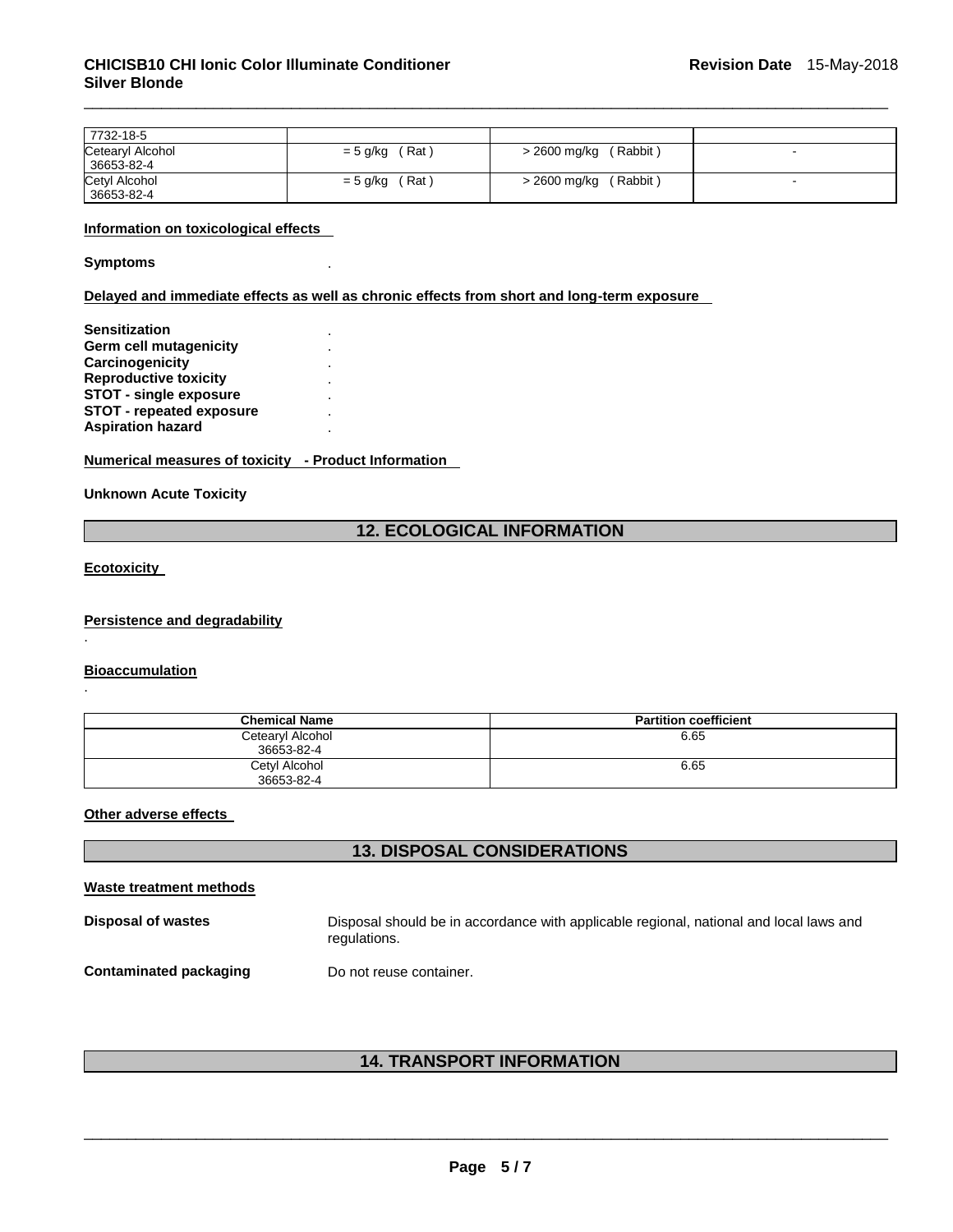| DOT         | Not regulated |
|-------------|---------------|
| ICAO (air)  | Not regulated |
| <b>IATA</b> | Not regulated |

# **15. REGULATORY INFORMATION**

\_\_\_\_\_\_\_\_\_\_\_\_\_\_\_\_\_\_\_\_\_\_\_\_\_\_\_\_\_\_\_\_\_\_\_\_\_\_\_\_\_\_\_\_\_\_\_\_\_\_\_\_\_\_\_\_\_\_\_\_\_\_\_\_\_\_\_\_\_\_\_\_\_\_\_\_\_\_\_\_\_\_\_\_\_\_\_\_\_\_\_\_\_

#### **International Inventories**

#### **Legend:**

**TSCA** - United States Toxic Substances Control Act Section 8(b) Inventory **DSL/NDSL** - Canadian Domestic Substances List/Non-Domestic Substances List **EINECS/ELINCS** - European Inventory of Existing Chemical Substances/European List of Notified Chemical Substances **ENCS** - Japan Existing and New Chemical Substances **IECSC** - China Inventory of Existing Chemical Substances **KECL** - Korean Existing and Evaluated Chemical Substances **PICCS** - Philippines Inventory of Chemicals and Chemical Substances **AICS** - Australian Inventory of Chemical Substances

#### **US Federal Regulations**

#### **SARA 313**

Section 313 of Title III of the Superfund Amendments and Reauthorization Act of 1986 (SARA). This product does not contain any chemicals which are subject to the reporting requirements of the Act and Title 40 of the Code of Federal Regulations, Part 372

### **SARA 311/312 Hazard Categories**

| Acute health hazard               | No. |
|-----------------------------------|-----|
| <b>Chronic Health Hazard</b>      | No. |
| Fire hazard                       | No. |
| Sudden release of pressure hazard | No. |
| <b>Reactive Hazard</b>            | No. |

#### **CWA (Clean Water Act)**

This product does not contain any substances regulated as pollutants pursuant to the Clean Water Act (40 CFR 122.21 and 40 CFR 122.42)

## **CERCLA**

This material, as supplied, does not contain any substances regulated as hazardous substances under the Comprehensive Environmental Response Compensation and Liability Act (CERCLA) (40 CFR 302) or the Superfund Amendments and Reauthorization Act (SARA) (40 CFR 355). There may be specific reporting requirements at the local, regional, or state level pertaining to releases of this material

#### **US State Regulations**

#### **California Proposition 65**

This product does not contain any Proposition 65 chemicals

## **U.S. State Right-to-Know Regulations**

| <b>Chemical Name</b>              | New Jersey | <b>Massachusetts</b> | Pennsylvania |
|-----------------------------------|------------|----------------------|--------------|
| Water                             |            |                      |              |
| 7732-18-5                         |            |                      |              |
| <b>U.S. EPA Label Information</b> |            |                      |              |